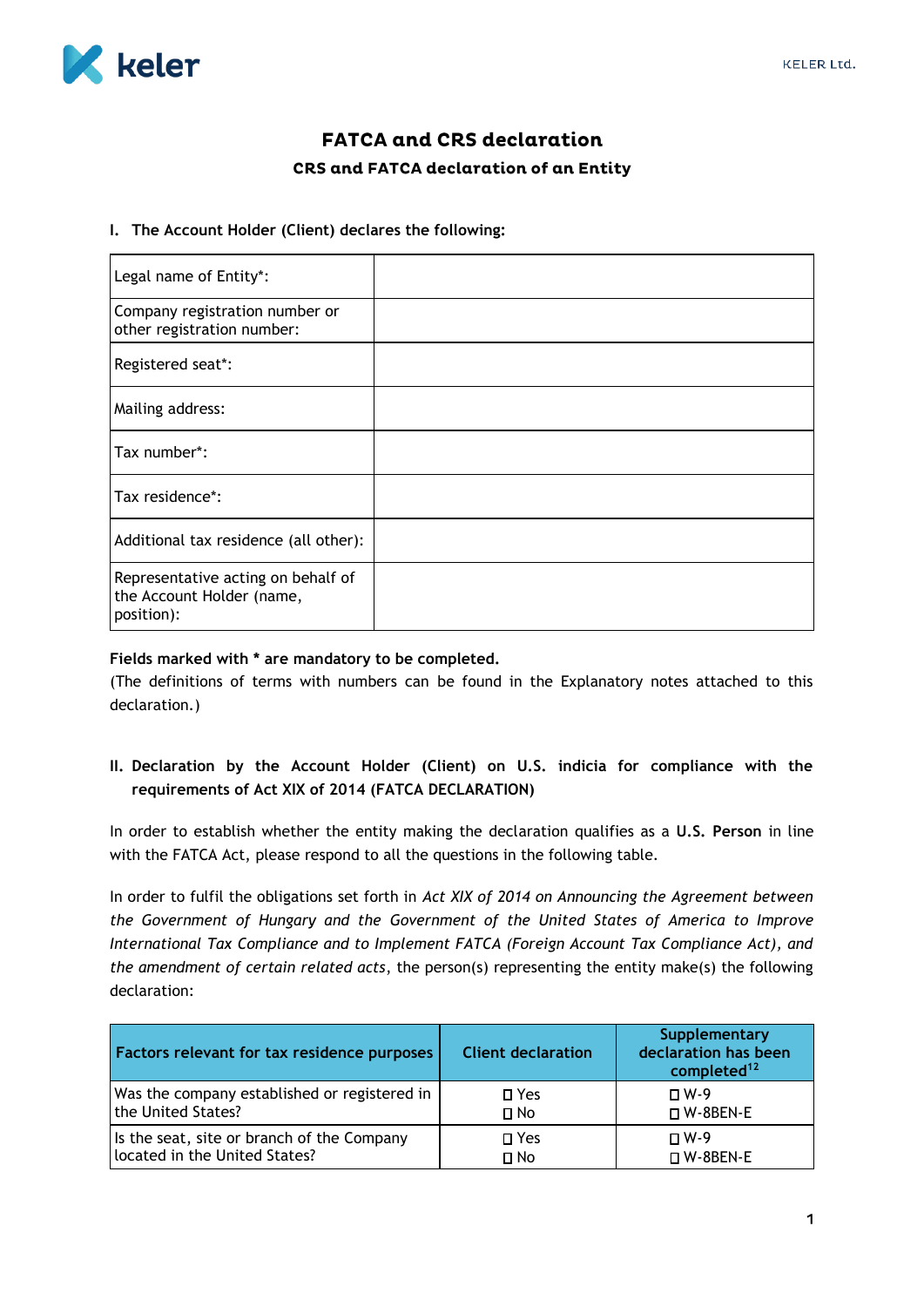

| Factors relevant for tax residence purposes                                                                                                                                                                                                                                                                                                                            | <b>Client declaration</b>  | <b>Supplementary</b><br>declaration has been<br>completed <sup>12</sup> |
|------------------------------------------------------------------------------------------------------------------------------------------------------------------------------------------------------------------------------------------------------------------------------------------------------------------------------------------------------------------------|----------------------------|-------------------------------------------------------------------------|
| Is it considered a Financial Institution?                                                                                                                                                                                                                                                                                                                              |                            |                                                                         |
| If yes, please mark as appropriate:<br>$\Box$ Hungarian Financial Institution <sup>2</sup><br>$\square$ Partner Jurisdiction Financial Institution <sup>3</sup><br>□ Participating Financial Institution<br>$\Box$ Non-Participating Financial Institution <sup>4</sup><br>□ Cooperating Financial Institution<br>□ Exempted Beneficial Owner                          | $\square$ Yes<br>$\Box$ No | □ W-8BEN-E                                                              |
| Does it have a GIIN <sup>5</sup> number?                                                                                                                                                                                                                                                                                                                               |                            |                                                                         |
| If yes, its GIIN number:                                                                                                                                                                                                                                                                                                                                               | □ Yes<br>$\Box$ No         |                                                                         |
|                                                                                                                                                                                                                                                                                                                                                                        | □ Yes                      | $\square$ W-9                                                           |
| Is the Company a passive, non-financial, non-<br>U.S. Entity? <sup>6</sup>                                                                                                                                                                                                                                                                                             | $\Box$ No                  | $\Box$ W-8BEN-E                                                         |
| If yes, is there any U.S. Citizen <sup>7</sup> or U.S.<br>Person <sup>8</sup> that is considered, for tax purposes,<br>a Controlling Person <sup>9</sup> with respect to the<br>company?<br>Please list those Controlling Persons who are<br>U.S. Citizens or have U.S. tax residence<br>(name, address, nationality, U.S.A. taxpayer<br>identification number (TIN))! | $\square$ Yes<br>$\Box$ No |                                                                         |
|                                                                                                                                                                                                                                                                                                                                                                        |                            |                                                                         |
| Does the Company act as intermediary? <sup>10</sup>                                                                                                                                                                                                                                                                                                                    | $\square$ Yes<br>$\Box$ No | <b>□ W-8IMY</b>                                                         |
| Is the Company considered a U.S. government<br>body, an international organization, a central<br>bank of issue, an organization exempt from<br>tax, a private foundation or a government<br>body of a U.S. Territory <sup>11</sup> ?                                                                                                                                   | $\square$ Yes<br>$\Box$ No | □ W-8EXP                                                                |
| Is the Company a U.S. organization with<br>income linked in fact to trade or business<br>activity undertaken in the United States?                                                                                                                                                                                                                                     | □ Yes<br>$\Box$ No         | □ W-8ECI                                                                |

If based on the answers to the above questions and the FATCA Act, the entity is considered a U.S. Person, or the entity is a Passive Non-Financial Foreign Taxpayer, and the Persons Exercising Control over the entity are considered U.S. Persons, the entity is obliged to complete the tax declaration<sup>12</sup> specified above, in which it may declare that the entity and the Controlling Person:

- have U.S. taxpayer identification number (TIN), and are U.S. Persons, or
- are not U.S. Persons.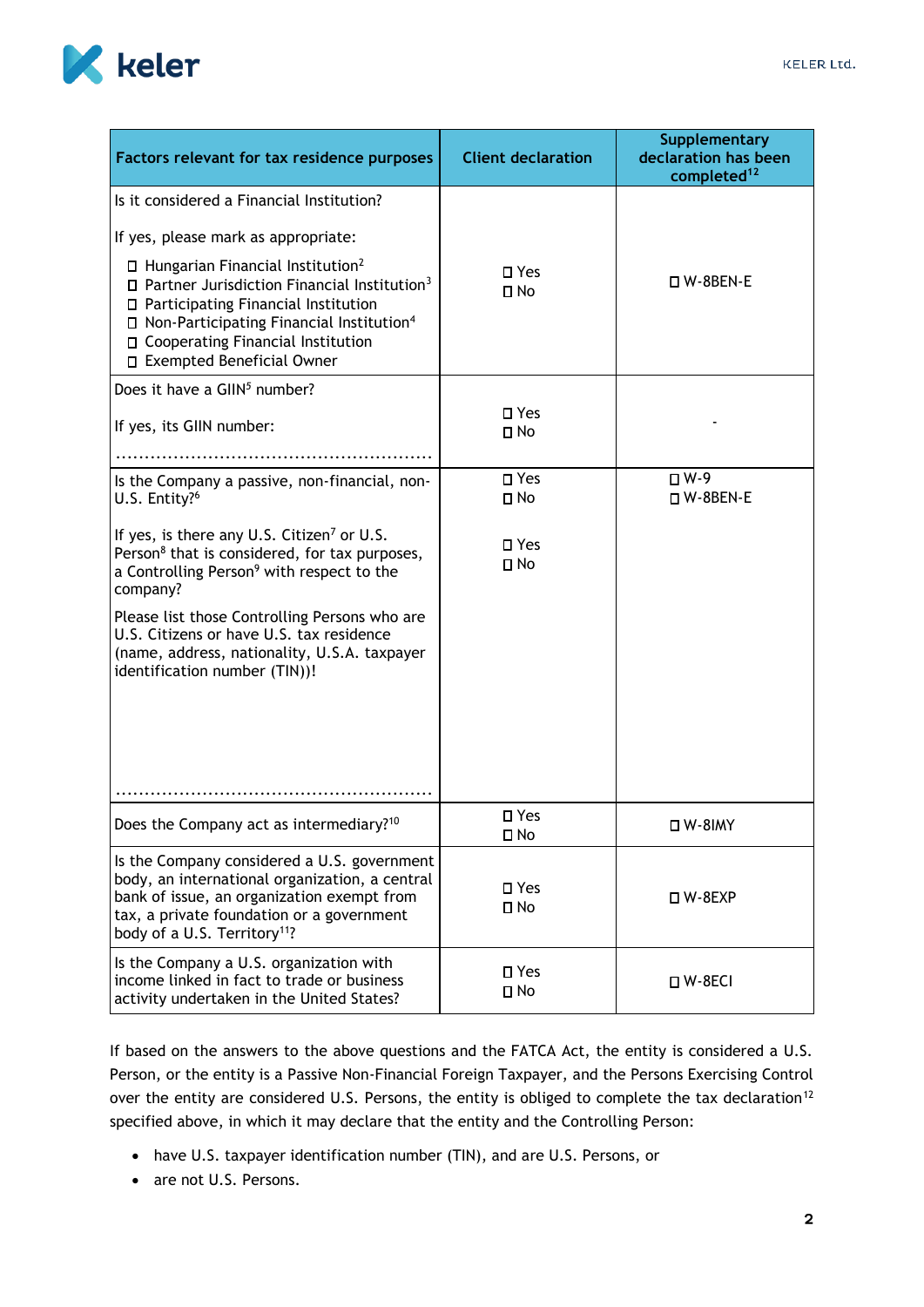

Based on the additional completed declaration and the presentation of the documentary evidence set forth in the law, KELER establishes whether you qualify as a U.S. Person.

If the FATCA declaration is not completed fully, or you do not wish to make a FATCA declaration or CRS tax declaration, based on regulatory requirements KELER Group will treat your data similarly to the data of U.S. Person clients subject to FATCA, and will hand over your data to the National Tax and Customs Administration of Hungary (hereinafter: NTCA), which will forward your data to the IRS (Internal Revenue Services, Tax Authority of the United States).

I declare that before completing the declaration, I received and became familiar with the "Information on Compliance with the Obligations Specified in the FATCA Act" document.

## **III. Declaration by the Account Holder (Client) on foreign indicia for compliance with the requirements of Act CXC of 2015 (CRS DECLARATION)**

In order to comply with *Act XXXVII of 2013 on Certain Rules for International Administrative Cooperation in relation to Taxes and Other Public Charges*, the person(s) representing the entity make(s) the following declaration:

I hereby state that the Company is considered (please mark as appropriate):

- $\square$  a Financial Institution<sup>14</sup>
- □ a Passive Non-Financial Entity<sup>15</sup>
	- Controlling Person(s)<sup>17</sup>:

- $\square$  a specified Investment Entity in a Non-Participating Jurisdiction<sup>16</sup>
	- Controlling Person(s)<sup>17</sup>: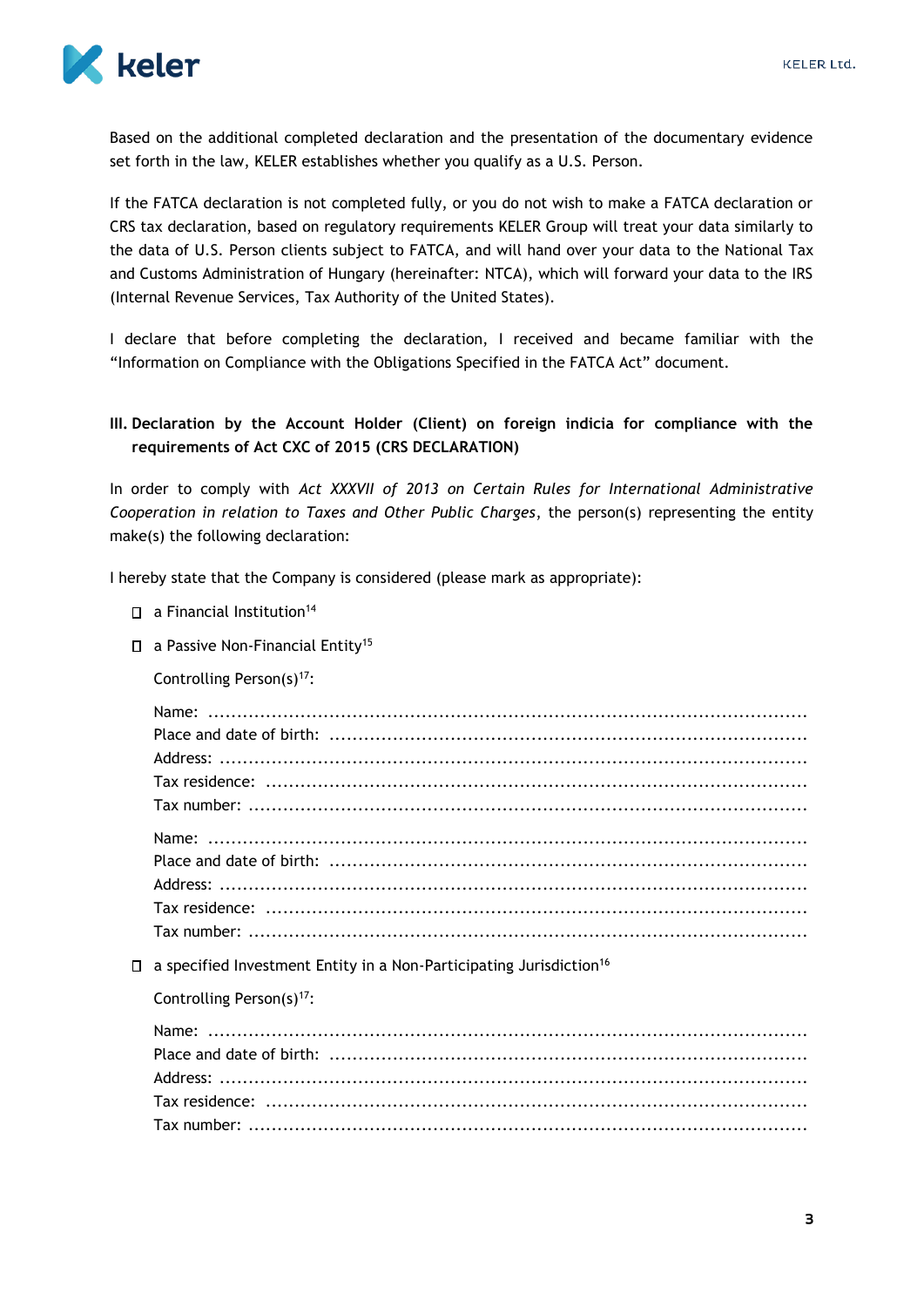

 $\Box$  an Active Non-Financial Entity<sup>13</sup>

I hereby state that I have become familiar with the content of the attached document titled "International Tax Data Exchange Announcement". I understand that if I have tax residence in addition to Hungarian tax residence, in accordance with Act XXXVII of 2013 on Certain Rules for International Administrative Cooperation in relation to Taxes and Other Public Charges, KELER Group reports data to NTCA. NTCA forwards the data stated in the act to the tax authority of the competent state if the state concerned is a member of the European Union or is signatory to the "Multilateral Competent Authority Agreement on Automatic Exchange of Financial Account Information"

If the CRS declaration is not completed, KELER Group may refuse to conclude the contract.

Being aware of the above and my (our) criminal liability, I (we) hereby state that this declaration is true and complete.

I am / we are aware that any change to the above data is required to be reported to KELER Group within 5 (five) business days, and I am / we are liable for any damage resulting from failure to report changes.

Date: .......................

Client's authorized signature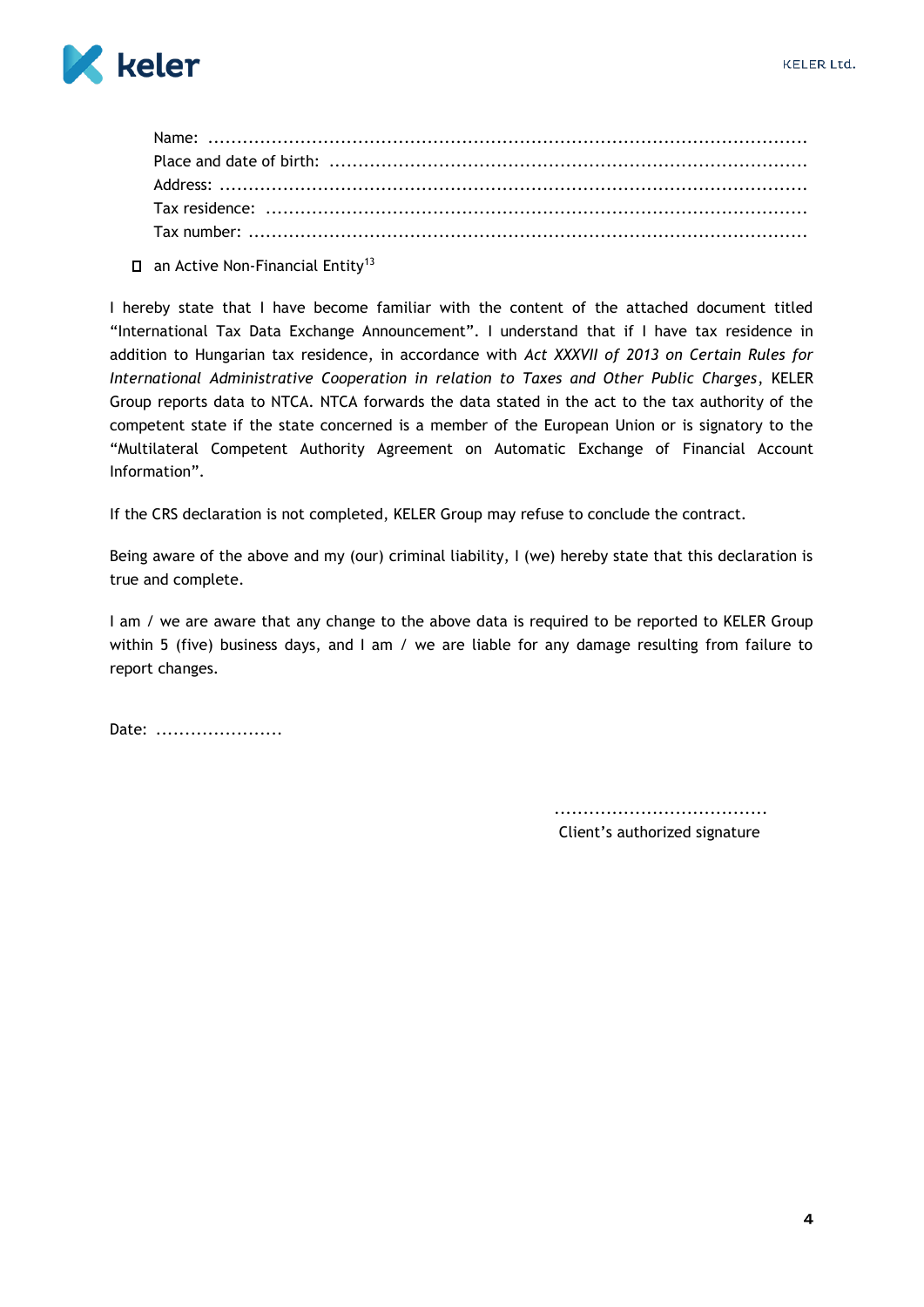Ť.



# Explanatory notes to the FATCA / CRS declaration

| 1. Account Holder (i)                                        | A person listed or identified as the holder of a Financial<br>Account by KELER Group maintaining the account. A person,<br>other than a Financial Institution, holding a Financial<br>Account for the benefit or account of another person as<br>agent, custodian, nominee, signatory, investment advisor, or<br>intermediary, is not treated as holding the account, and such<br>other person is treated as holding the account.                                                                                                                                                                                                                                                  |  |
|--------------------------------------------------------------|------------------------------------------------------------------------------------------------------------------------------------------------------------------------------------------------------------------------------------------------------------------------------------------------------------------------------------------------------------------------------------------------------------------------------------------------------------------------------------------------------------------------------------------------------------------------------------------------------------------------------------------------------------------------------------|--|
|                                                              | It shall mean a Financial Institution that                                                                                                                                                                                                                                                                                                                                                                                                                                                                                                                                                                                                                                         |  |
| 2. Hungarian Financial Institution<br>(ii)                   | is resident in Hungary, but excluding any branch of that<br>Financial Institution that is located outside Hungary,<br>and<br>any branch of the Financial Institution that is not<br>resident in Hungary, if that branch is located in<br>Hungary.                                                                                                                                                                                                                                                                                                                                                                                                                                  |  |
|                                                              | It shall mean a Financial Institution that                                                                                                                                                                                                                                                                                                                                                                                                                                                                                                                                                                                                                                         |  |
| 3. Partner Jurisdiction Financial<br>Institution (ii)        | has been established in a Partner Jurisdiction, excluding<br>$\bullet$<br>any branch of that Financial Institution, which is located<br>outside the Partner Jurisdiction, and<br>any branch of the Financial Institution which has not<br>been established in the Partner Jurisdiction, if that<br>branch is located within the Partner Jurisdiction.                                                                                                                                                                                                                                                                                                                              |  |
| 4. Non-Participating Financial<br>Institution (ii)           | It shall mean the non-participating Foreign Financial<br>Institution that is specified by the related Decrees of the<br>U.S. Treasury Department. This term shall not include the<br>Hungarian Financial Institution and the Partner Jurisdiction<br>Financial Institution except if the Financial Institution is<br>treated as a Non-Participating Financial Institution by the<br>FATCA Act or an agreement between the United States and<br>another Partner Jurisdiction.                                                                                                                                                                                                       |  |
| 5. GIIN number                                               | Global Intermediary Identification Number, a global financial<br>institution identification number.                                                                                                                                                                                                                                                                                                                                                                                                                                                                                                                                                                                |  |
| 6. Passive, non-financial (iii), non-<br><b>U.S. Company</b> | Any Non-Financial Company that is not an Active (iv) Foreign<br>Company deducting withholding tax, or a foreign trust<br>deducting withholding tax, in accordance with the related<br>Decrees of the U.S. Treasury Department.                                                                                                                                                                                                                                                                                                                                                                                                                                                     |  |
|                                                              | Any Company meeting any of the following criteria:                                                                                                                                                                                                                                                                                                                                                                                                                                                                                                                                                                                                                                 |  |
| <b>Active Company (iv) (non-</b><br>financial)               | a) Less than 50 % of its gross income for the preceding<br>calendar year or other appropriate reporting period is<br>passive income and less than 50 % of the assets held by<br>it during the preceding calendar year or other<br>appropriate reporting period are assets that produce or<br>are held for the production of passive income;<br>b) Its stock is regularly traded on an established securities<br>market or it is a Related Entity of an Entity the stock of<br>which is regularly traded on an established securities<br>market;<br>c) It has been established in U.S. Territories and each<br>owner thereof is a real resident in the U.S. Territory<br>concerned; |  |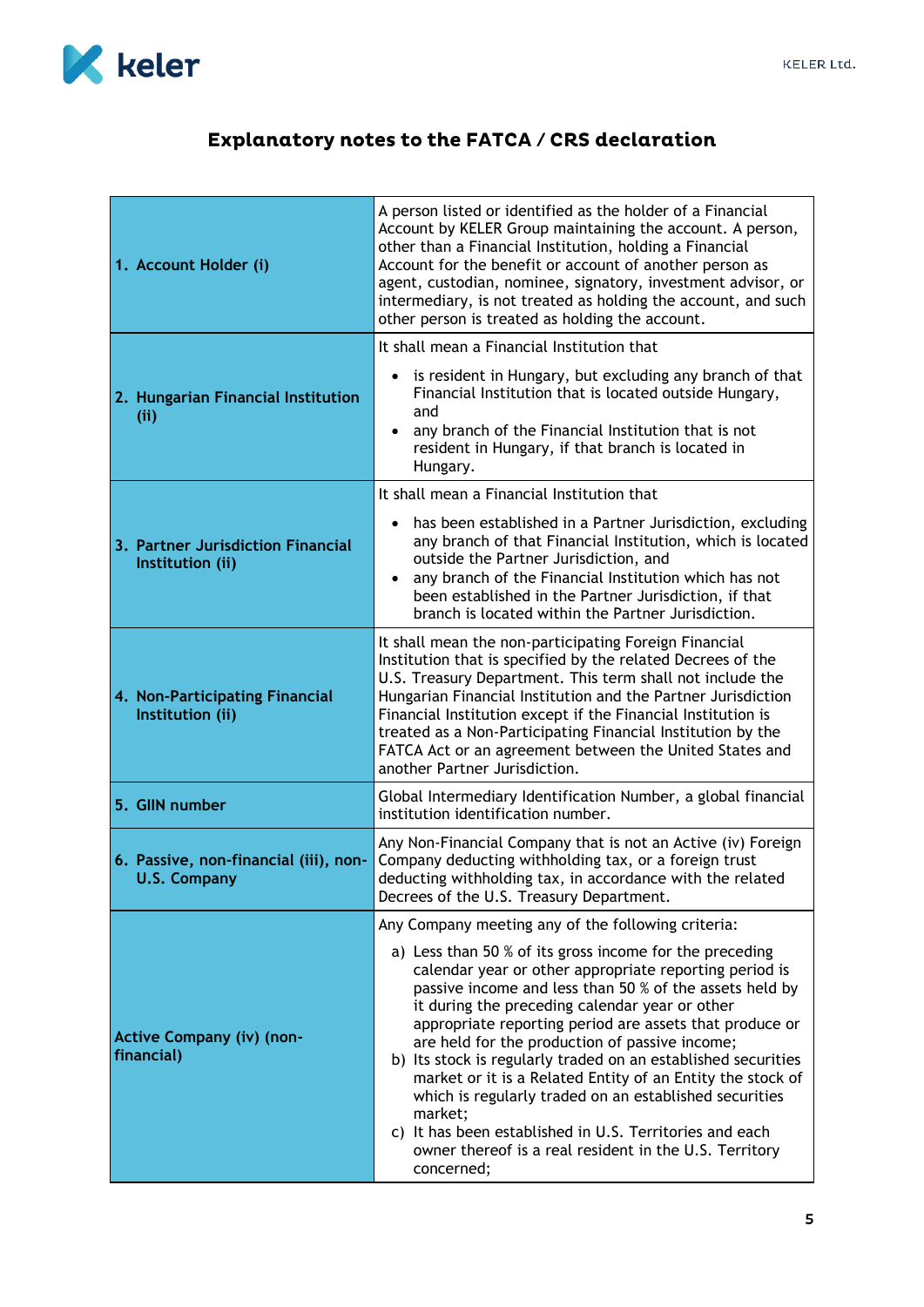

|  | d) The Company is a governmental entity (except for the<br>United States Government), a political subdivision of<br>such government (which, for the avoidance of doubt,<br>includes a state, province, county, or municipality), or a<br>public body performing the tasks of such government or<br>political subdivision, the government of a U.S.<br>Territory, an international organization, a non-U.S.<br>central bank or a Company wholly owned by one or<br>more of the foregoing;<br>e) Substantially all of its activities consist of holding (in<br>whole or in part) the outstanding stock of, or providing<br>financing and services to, one or more subsidiaries that<br>engage in trades or businesses other than the business<br>of a financial institution, except that the Company does<br>not qualify for Non-Financial Entity status if the<br>Company functions (or holds itself out) as an investment<br>fund, such as a private equity fund, venture capital<br>fund, leveraged buyout fund, or any investment vehicle<br>whose purpose is to acquire or fund companies and then<br>hold interests in those companies as capital assets for<br>investment purposes;<br>f) It is not yet operating a business and has no prior<br>operating history, but is investing capital into assets<br>with the intent to operate a business other than that of<br>a financial institution, provided that the Non-Financial<br>Entity does not qualify for this exception after the date<br>that is 24 months after the date of the initial<br>organization of the Company;<br>g) It was not a financial institution in the past five years,<br>and is in the process of liquidating its assets or is<br>reorganizing with the intent to continue or recommence<br>operations in a business other than that of a financial<br>institution;<br>h) The Company primarily engages in financing and<br>hedging transactions with, or for, related entities that<br>are not financial institutions, and does not provide<br>financing or hedging services to any Entity that is not a<br>related entity, provided that the group of any such<br>related entities is primarily engaged in a business other<br>than that of a financial institution;<br>i) The Company is an "exempted Non-Financial Foreign<br>Entity" as specified in the related Decrees of the U.S.<br>Treasury Department; or<br>j) The Non-Financial Foreign Entity meets the following<br>requirements:<br>1. It is established and operated in its state of<br>residence exclusively for religious, charitable,<br>scientific, artistic, cultural, athletic, or<br>educational purposes; or it is established and<br>operated in its state of residence and it is a<br>professional organization, business league,<br>chamber of commerce, labor organization,<br>agricultural or horticultural organization, civic<br>league or an organization operated exclusively for<br>the promotion of social welfare;<br>2. It is exempt from income tax in its state of<br>residence; |
|--|-----------------------------------------------------------------------------------------------------------------------------------------------------------------------------------------------------------------------------------------------------------------------------------------------------------------------------------------------------------------------------------------------------------------------------------------------------------------------------------------------------------------------------------------------------------------------------------------------------------------------------------------------------------------------------------------------------------------------------------------------------------------------------------------------------------------------------------------------------------------------------------------------------------------------------------------------------------------------------------------------------------------------------------------------------------------------------------------------------------------------------------------------------------------------------------------------------------------------------------------------------------------------------------------------------------------------------------------------------------------------------------------------------------------------------------------------------------------------------------------------------------------------------------------------------------------------------------------------------------------------------------------------------------------------------------------------------------------------------------------------------------------------------------------------------------------------------------------------------------------------------------------------------------------------------------------------------------------------------------------------------------------------------------------------------------------------------------------------------------------------------------------------------------------------------------------------------------------------------------------------------------------------------------------------------------------------------------------------------------------------------------------------------------------------------------------------------------------------------------------------------------------------------------------------------------------------------------------------------------------------------------------------------------------------------------------------------------------------------------------------------------------------------------------------------------------------------------------------------------------------------------------------------------------------------------------------------------------------------------------------------------------------------------------------------------|
|--|-----------------------------------------------------------------------------------------------------------------------------------------------------------------------------------------------------------------------------------------------------------------------------------------------------------------------------------------------------------------------------------------------------------------------------------------------------------------------------------------------------------------------------------------------------------------------------------------------------------------------------------------------------------------------------------------------------------------------------------------------------------------------------------------------------------------------------------------------------------------------------------------------------------------------------------------------------------------------------------------------------------------------------------------------------------------------------------------------------------------------------------------------------------------------------------------------------------------------------------------------------------------------------------------------------------------------------------------------------------------------------------------------------------------------------------------------------------------------------------------------------------------------------------------------------------------------------------------------------------------------------------------------------------------------------------------------------------------------------------------------------------------------------------------------------------------------------------------------------------------------------------------------------------------------------------------------------------------------------------------------------------------------------------------------------------------------------------------------------------------------------------------------------------------------------------------------------------------------------------------------------------------------------------------------------------------------------------------------------------------------------------------------------------------------------------------------------------------------------------------------------------------------------------------------------------------------------------------------------------------------------------------------------------------------------------------------------------------------------------------------------------------------------------------------------------------------------------------------------------------------------------------------------------------------------------------------------------------------------------------------------------------------------------------------------------|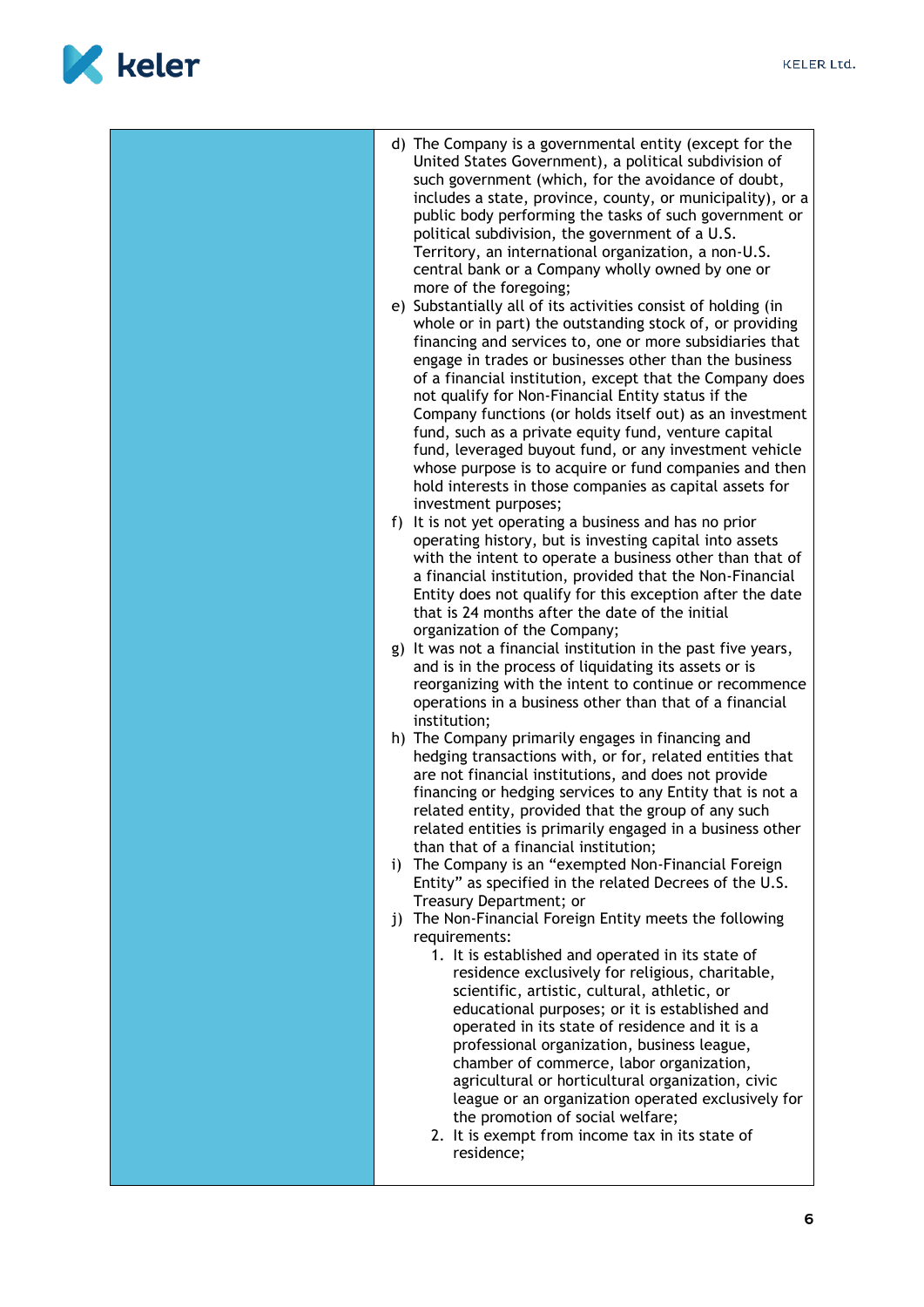

|                       | 3. It has no shareholders or members who have a<br>usufructuary or beneficial interest in its income or<br>assets;<br>4. The applicable laws of its state of residence or the<br>Company's formation documents do not permit<br>any income or assets of the Company to be<br>distributed to, or applied for the benefit of, a<br>private person or non-charitable Entity other than<br>pursuant to the conduct of the Company's<br>charitable activities, or as payment of reasonable<br>compensation for services rendered, or as<br>payment representing the fair market value of<br>property which the Company has purchased; and<br>5. The applicable laws of the Company's state of<br>residence or the Company's formation documents<br>require that, upon the Company's liquidation or<br>dissolution, all of its assets be distributed to a<br>governmental entity or other non-profit<br>organization, or escheat to the government of the<br>Company's state of residence or any political<br>subdivision thereof. |
|-----------------------|------------------------------------------------------------------------------------------------------------------------------------------------------------------------------------------------------------------------------------------------------------------------------------------------------------------------------------------------------------------------------------------------------------------------------------------------------------------------------------------------------------------------------------------------------------------------------------------------------------------------------------------------------------------------------------------------------------------------------------------------------------------------------------------------------------------------------------------------------------------------------------------------------------------------------------------------------------------------------------------------------------------------------|
|                       | U.S. citizenship may be acquired by birth or granting.<br>A person whose both parents are U.S. Nationals shall be<br>regarded as U.S. Citizen.<br>In addition, a person may be considered a U.S. Citizen who<br>(i) was born in the United States;<br>(ii) was not born in the United States, but one of his or her                                                                                                                                                                                                                                                                                                                                                                                                                                                                                                                                                                                                                                                                                                          |
| 7. U.S. Citizen       | parents is or may be considered a U.S. National,<br>(iii) acquired U.S. citizenship subsequently, through<br>naturalization,<br>(iv) was born in U.S. Territories, including among others:<br>Puerto Rico, Guam, United States Virgin Islands,<br>(v) is to be considered a U.S. Citizen based on other<br>provisions of the United States Code.                                                                                                                                                                                                                                                                                                                                                                                                                                                                                                                                                                                                                                                                             |
| 8. U.S. Person        | A person who has an American residence permit and work<br>permit (so-called green card), whose place of birth or<br>permanent address or place of abode or mailing address is in<br>the United States, or whose post office box is in the United<br>States, or who has a mobile phone or landline telephone<br>subscription at a service provider established in the United<br>States, or who has a standing order concerning an account<br>maintained in the United States, or there is a person with<br>address in the United States who is authorized to act and<br>sign in matters concerning his or her account.                                                                                                                                                                                                                                                                                                                                                                                                        |
| 9. Controlling Person | This term means the natural persons who exercise control<br>over an Entity. In the case of a trust, that term means the<br>founders, the trustees, the protectors (if any), the<br>beneficiaries or a class of beneficiaries, and any other<br>natural person exercising ultimate effective control over the<br>trust, and in the case of a legal arrangement other than a<br>trust, such term means persons in equivalent or similar<br>positions. The term "Controlling Persons" must be<br>interpreted in a manner consistent with the Financial Action<br>Task Force Recommendations.                                                                                                                                                                                                                                                                                                                                                                                                                                    |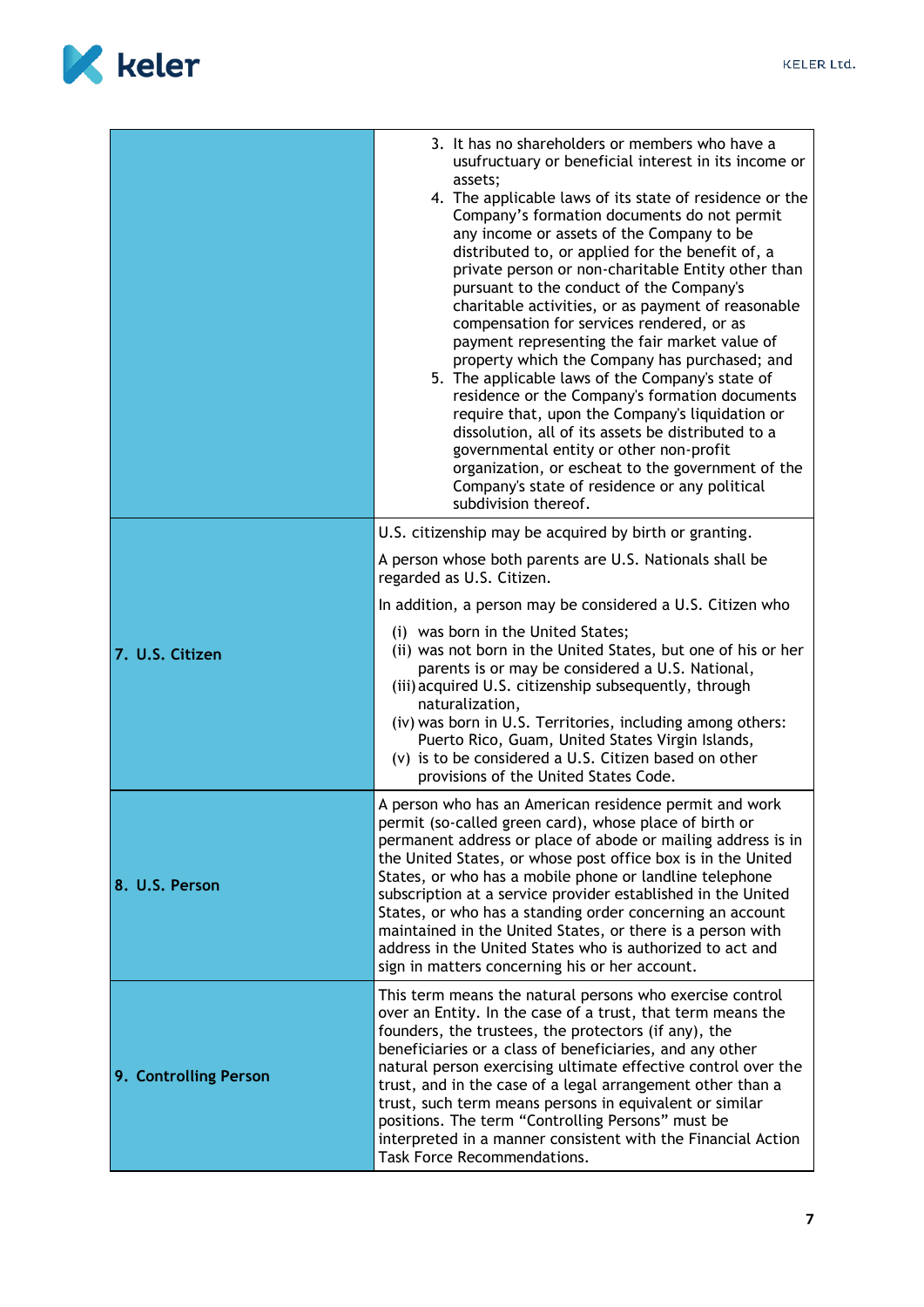

| intermediary         | 10. Person acting as an                                                                                      | Any person shall be regarded as an intermediary who acts as<br>a custodian, a broker, an authorized person or other agent in<br>the name of another person, irrespective of the fact whether<br>the other person concerned is the beneficial owner of the<br>amount paid, a flow-through entity or an intermediary itself.                                                                                                                                                                                                                                                                                                                                                                                                                                                                                                                                                                                                                                                                                                                                                                                                                                                                                                                                                                                             |
|----------------------|--------------------------------------------------------------------------------------------------------------|------------------------------------------------------------------------------------------------------------------------------------------------------------------------------------------------------------------------------------------------------------------------------------------------------------------------------------------------------------------------------------------------------------------------------------------------------------------------------------------------------------------------------------------------------------------------------------------------------------------------------------------------------------------------------------------------------------------------------------------------------------------------------------------------------------------------------------------------------------------------------------------------------------------------------------------------------------------------------------------------------------------------------------------------------------------------------------------------------------------------------------------------------------------------------------------------------------------------------------------------------------------------------------------------------------------------|
| 11. U.S. Territories |                                                                                                              | It shall include American Samoa, the Commonwealth of the<br>Northern Mariana Islands, Guam, the Commonwealth of<br>Puerto Rico and the American Virgin Islands.                                                                                                                                                                                                                                                                                                                                                                                                                                                                                                                                                                                                                                                                                                                                                                                                                                                                                                                                                                                                                                                                                                                                                        |
|                      |                                                                                                              | Questions 1-2:<br>W-9 declaration or W-8BEN-E declaration                                                                                                                                                                                                                                                                                                                                                                                                                                                                                                                                                                                                                                                                                                                                                                                                                                                                                                                                                                                                                                                                                                                                                                                                                                                              |
|                      |                                                                                                              | Question 3:<br>W-8BEN-E declaration if, based on the account holder's<br>declaration, it is a "Non-Participating Financial Institution"                                                                                                                                                                                                                                                                                                                                                                                                                                                                                                                                                                                                                                                                                                                                                                                                                                                                                                                                                                                                                                                                                                                                                                                |
|                      | 12. Tax declarations to be<br>completed (if the answer is<br>"Yes"), the documents to be<br>attached thereto | Question 5:<br>W-9 declaration or W-8BEN-E declaration made by the<br>Company. If the Company declares that, for tax purposes,<br>there is a U.S. Citizen or a U.S. Person who, concerning the<br>company, qualifies as a controlling person, a W-9 declaration<br>or a W-8BEN declaration is to be made by the controlling<br>person                                                                                                                                                                                                                                                                                                                                                                                                                                                                                                                                                                                                                                                                                                                                                                                                                                                                                                                                                                                  |
|                      |                                                                                                              | Question 6:<br>W-8IMY declaration                                                                                                                                                                                                                                                                                                                                                                                                                                                                                                                                                                                                                                                                                                                                                                                                                                                                                                                                                                                                                                                                                                                                                                                                                                                                                      |
|                      |                                                                                                              | Question 7:<br>W-8EXP declaration                                                                                                                                                                                                                                                                                                                                                                                                                                                                                                                                                                                                                                                                                                                                                                                                                                                                                                                                                                                                                                                                                                                                                                                                                                                                                      |
|                      |                                                                                                              | Question 8:<br><b>W-8ECI declaration</b>                                                                                                                                                                                                                                                                                                                                                                                                                                                                                                                                                                                                                                                                                                                                                                                                                                                                                                                                                                                                                                                                                                                                                                                                                                                                               |
|                      |                                                                                                              | Active Non-Financial Entity: any Non-Financial Entity meeting<br>any of the following criteria:                                                                                                                                                                                                                                                                                                                                                                                                                                                                                                                                                                                                                                                                                                                                                                                                                                                                                                                                                                                                                                                                                                                                                                                                                        |
| <b>Entity</b>        | 13. CRS Active Non-Financial                                                                                 | a) less than 50 % of its gross income for the preceding tax<br>year is passive income and less than 50 % of the assets<br>held by the Non-Financial Entity during the preceding<br>tax year are assets that produce or are held for the<br>production of passive income;<br>b) its stock is regularly traded on an established securities<br>market or it is a Related Entity of an Entity the stock of<br>which is regularly traded on an established securities<br>market;<br>c) it is a Governmental Entity, an International<br>Organization, a Central Bank or an Entity fully owned by<br>one or more of said Organizations/Entities;<br>d) its activities consist of holding (in whole or in part) the<br>outstanding stock of, or providing financing and services<br>to, one or more subsidiaries that engage in businesses<br>other than the business of a Financial Institution,<br>provided that the Entity does not qualify for Active Non-<br>Financial Entity status if the Entity functions or holds<br>itself out as an investment fund, including the private<br>equity fund, venture capital fund, leveraged buyout<br>fund, or any investment vehicle whose purpose is to<br>acquire or fund companies and then hold interests in<br>those companies as capital assets for investment<br>purposes; |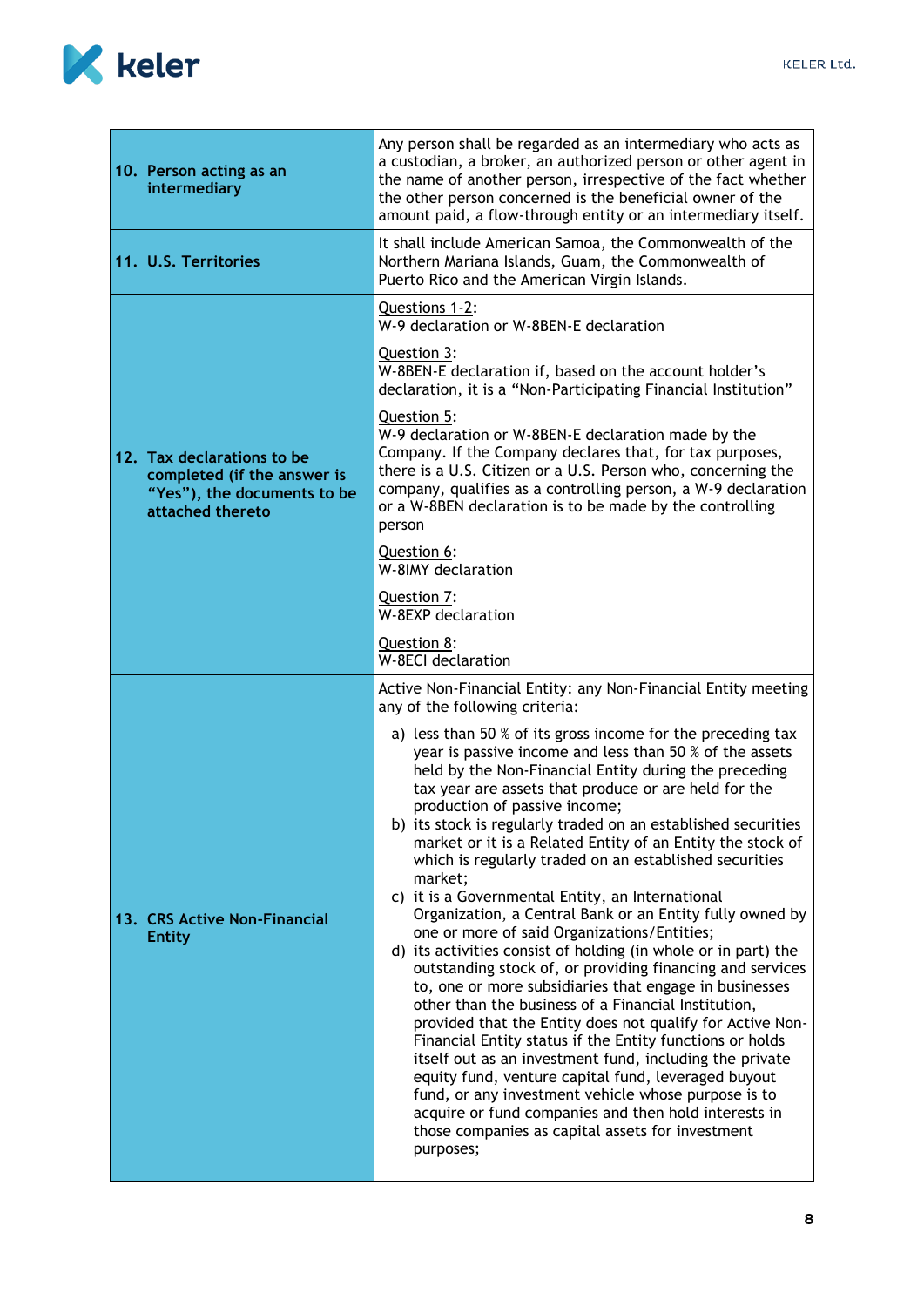

| e) currently it is not operating a business and has no prior<br>operating history, but is investing capital into assets<br>with the intent to operate a business other than that of<br>a Financial Institution, provided that it does not qualify<br>for this exception after the date that is 24 months after<br>the date of its initial organization;<br>f) it was not a Financial Institution in the five-year period<br>preceding the tax year, and is in the process of<br>liquidating its assets or is reorganizing with the intent<br>to continue or recommence operations in a business<br>other than that of a Financial Institution;<br>g) it primarily engages in financing and hedging<br>transactions with, or for, Related Entities that are not<br>Financial Institutions, provided that the group of any<br>such Related Entities is primarily engaged in a business<br>other than that of a Financial Institution; or<br>h) it meets all of the following requirements:<br>ha) it is established and operated in its state of<br>residence, any other state or any other<br>jurisdiction of residence exclusively for religious,<br>charitable, scientific, artistic, cultural, athletic,<br>or educational purposes; or it is established and<br>operated in its state of residence, any other state<br>or any other jurisdiction of residence and it is a<br>professional organization, industrial association,<br>chamber of commerce, labor organization,<br>agricultural or horticultural organization, civic<br>league or an organization operated exclusively for<br>the promotion of social welfare;<br>hb) in its state of residence, any other state or any<br>other jurisdiction of residence it is exempt from<br>income tax;<br>hc) it has no shareholders or members who have a<br>proprietary or beneficial interest in its income or<br>assets;<br>hd) the applicable laws of its state of residence, any<br>other state or any other jurisdiction of residence<br>or the Company's formation documents do not<br>permit any income or assets of the Company to be<br>distributed to, or applied for the benefit of, a<br>private person or non-charitable Entity, other<br>than pursuant to the conduct of the Company's<br>charitable activities, or as payment of reasonable<br>compensation for services rendered, or as<br>payment representing the fair market value of<br>the property which the Company has purchased;<br>and<br>he) the applicable laws of its state of residence, any<br>other state or any other jurisdiction of residence<br>or the Company's formation documents require<br>that, upon the Company's liquidation or<br>dissolution, all of its assets be distributed to a<br>Governmental Entity or other non-profit |
|------------------------------------------------------------------------------------------------------------------------------------------------------------------------------------------------------------------------------------------------------------------------------------------------------------------------------------------------------------------------------------------------------------------------------------------------------------------------------------------------------------------------------------------------------------------------------------------------------------------------------------------------------------------------------------------------------------------------------------------------------------------------------------------------------------------------------------------------------------------------------------------------------------------------------------------------------------------------------------------------------------------------------------------------------------------------------------------------------------------------------------------------------------------------------------------------------------------------------------------------------------------------------------------------------------------------------------------------------------------------------------------------------------------------------------------------------------------------------------------------------------------------------------------------------------------------------------------------------------------------------------------------------------------------------------------------------------------------------------------------------------------------------------------------------------------------------------------------------------------------------------------------------------------------------------------------------------------------------------------------------------------------------------------------------------------------------------------------------------------------------------------------------------------------------------------------------------------------------------------------------------------------------------------------------------------------------------------------------------------------------------------------------------------------------------------------------------------------------------------------------------------------------------------------------------------------------------------------------------------------------------------------------------------------------------------------------------------------------------------------------------------------------------|
| organization, or escheat to the government of its<br>state of residence, other state or other<br>jurisdiction of residence or any political<br>subdivision thereof.                                                                                                                                                                                                                                                                                                                                                                                                                                                                                                                                                                                                                                                                                                                                                                                                                                                                                                                                                                                                                                                                                                                                                                                                                                                                                                                                                                                                                                                                                                                                                                                                                                                                                                                                                                                                                                                                                                                                                                                                                                                                                                                                                                                                                                                                                                                                                                                                                                                                                                                                                                                                                |
|                                                                                                                                                                                                                                                                                                                                                                                                                                                                                                                                                                                                                                                                                                                                                                                                                                                                                                                                                                                                                                                                                                                                                                                                                                                                                                                                                                                                                                                                                                                                                                                                                                                                                                                                                                                                                                                                                                                                                                                                                                                                                                                                                                                                                                                                                                                                                                                                                                                                                                                                                                                                                                                                                                                                                                                    |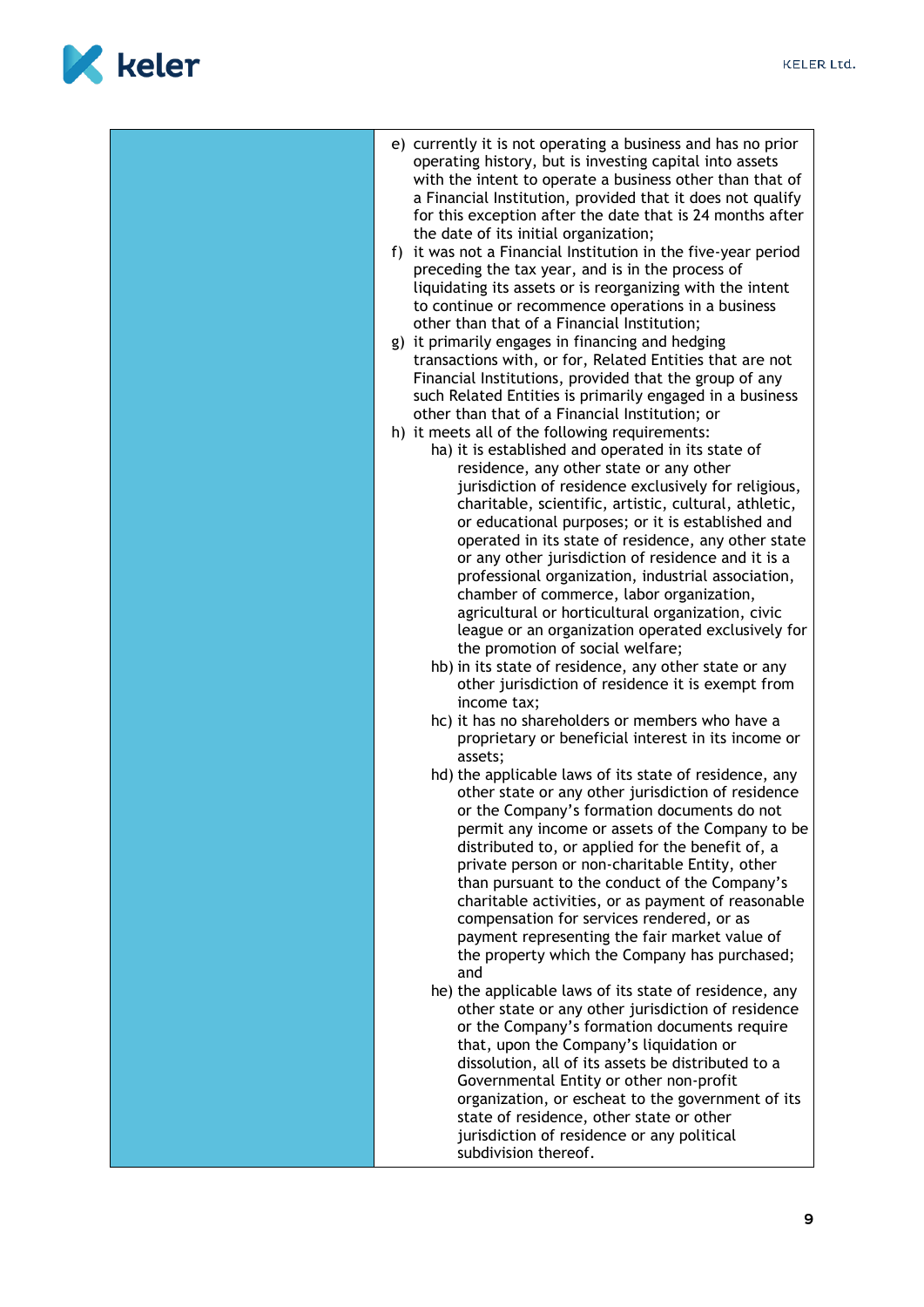

|                                                | Any Custodial Institution, Depository Institution, Investment<br>Entity or Specified Insurance Company.                                                                                                                                                                                                                                                                                                                                                       |
|------------------------------------------------|---------------------------------------------------------------------------------------------------------------------------------------------------------------------------------------------------------------------------------------------------------------------------------------------------------------------------------------------------------------------------------------------------------------------------------------------------------------|
|                                                | Custodial Institution: means any Entity that holds, as a<br>substantial portion of its business, Financial Assets for the<br>account of others. This activity is performed if at least 20 %<br>of the Entity's gross income attributable to the holding of<br>Financial Assets and related financial services is generated<br>during the shorter of:                                                                                                          |
|                                                | a) the three-year period that ends on 31 December prior to<br>the tax year in which the determination is being made;<br>b) the period during which the Entity has been in<br>existence.                                                                                                                                                                                                                                                                       |
|                                                | Depository Institution: means any Entity that accepts<br>deposits in the ordinary course of a banking or similar<br>business.                                                                                                                                                                                                                                                                                                                                 |
| 14. CRS Financial Institution                  | Investment Entity: any Entity<br>a) which primarily conducts as a business the following<br>activities or operations for or on behalf of a customer:<br>aa) trading in money market instruments (cheques,<br>bills, certificates of deposit, derivatives etc.);<br>foreign exchange; exchange, interest rate and<br>index instruments; transferable securities; or<br>commodity futures trading;<br>ab) individual and collective portfolio management;<br>or |
|                                                | ac) otherwise investing or managing financial assets<br>or money on behalf of other persons;                                                                                                                                                                                                                                                                                                                                                                  |
|                                                | or<br>b) the gross income of which is primarily attributable to<br>investing, reinvesting, or trading in Financial Assets, if<br>the Entity is managed by another Entity that is a<br>Depository Institution, a Custodial Institution, a<br>Specified Insurance Company or an Investment Entity<br>described in subparagraph a).                                                                                                                              |
|                                                | Specified Insurance Company: means any Entity that is an<br>insurance company (or the holding company of an insurance<br>company) which issues, or is obligated to make payments<br>with respect to, a Cash Value Insurance Contract or an<br>Annuity Contract.                                                                                                                                                                                               |
| 15. CRS Passive Non-Financial<br><b>Entity</b> | a) any Non-Financial Entity that is not an Active Non-<br>Financial Entity; or<br>b) an Investment Entity described in Section 15, that is not a<br>Participating Jurisdiction Financial Institution.                                                                                                                                                                                                                                                         |
|                                                | with regard to Hungary:                                                                                                                                                                                                                                                                                                                                                                                                                                       |
| 16. CRS Participating Jurisdictions            | a) any other Member State;<br>b) any other state or jurisdiction,<br>ba) with which Hungary has an agreement in place<br>pursuant to which the jurisdiction will provide the<br>information specified in Section I of this Annex,<br>and<br>bb) which is identified in a list published by Hungary<br>and notified to the European Commission;<br>c) any other jurisdiction,                                                                                  |
|                                                |                                                                                                                                                                                                                                                                                                                                                                                                                                                               |